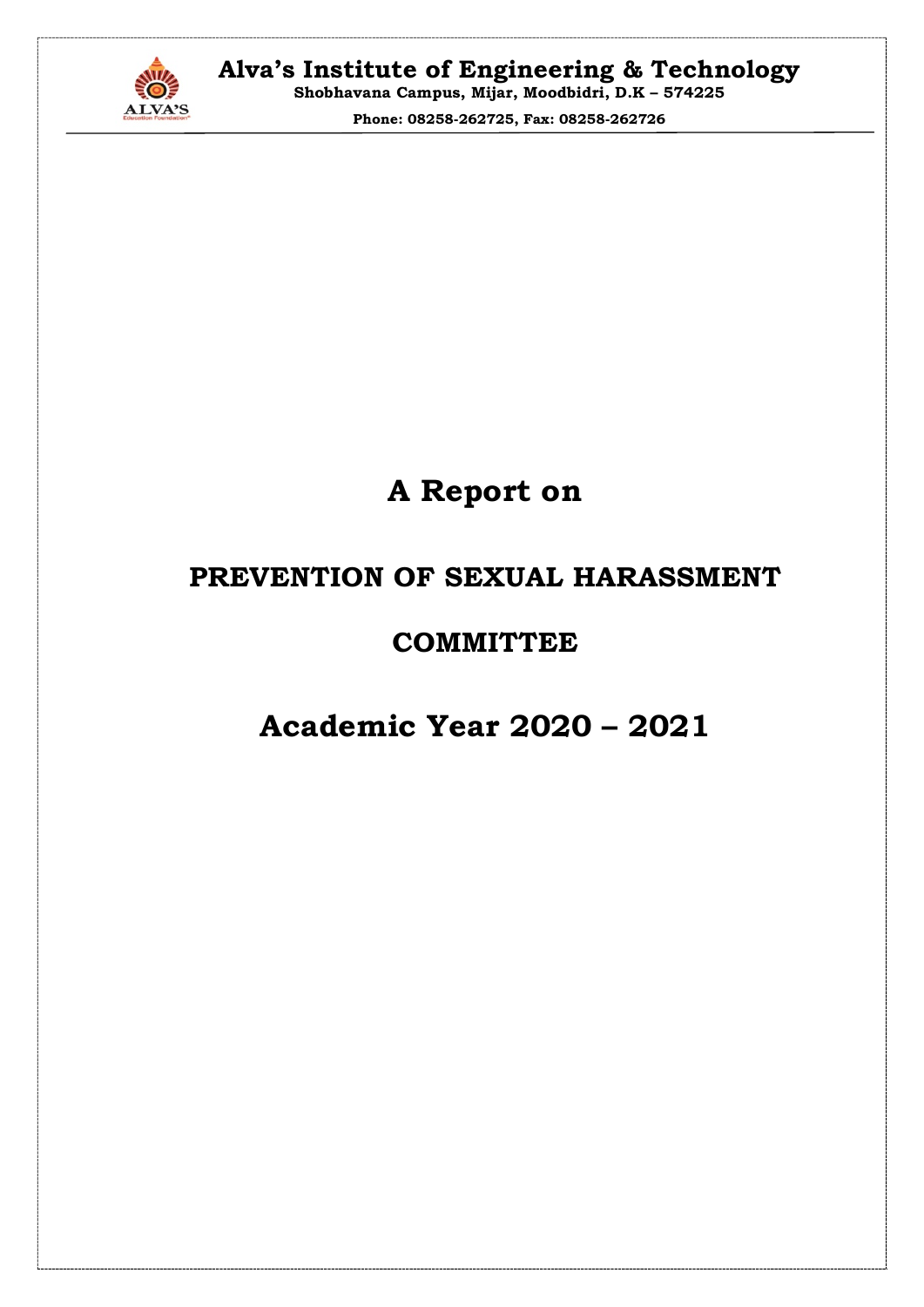

## PREVENTION OF SEXUAL HARASSMENT (PSH) COMMITTEE REPORT FOR THE ACADEMIC YEAR 2020 – 2021

- The Prevention of Sexual harassment committee is formed as per the direction of IQAC for the academic year 2020 – 21 to look into the sexual abuse issues in the campus.
- The Chairperson called for a meeting to discuss the duties and responsibilities of the members in order to maintain a sexual harassment free campus.
- An orientation program was organized to create awareness about the committee in the campus and also about "Sexual harassment: awareness and prevention" in the college. Dr. Claret Mendonca, Head of MBA department was the resource person for the program.
- The committee could conduct only one speech competition on cyber sexual harassment for students. Due to lockdown, further activities could not be conducted in the academic year.

The campus is free from any sort of abuses and harassments.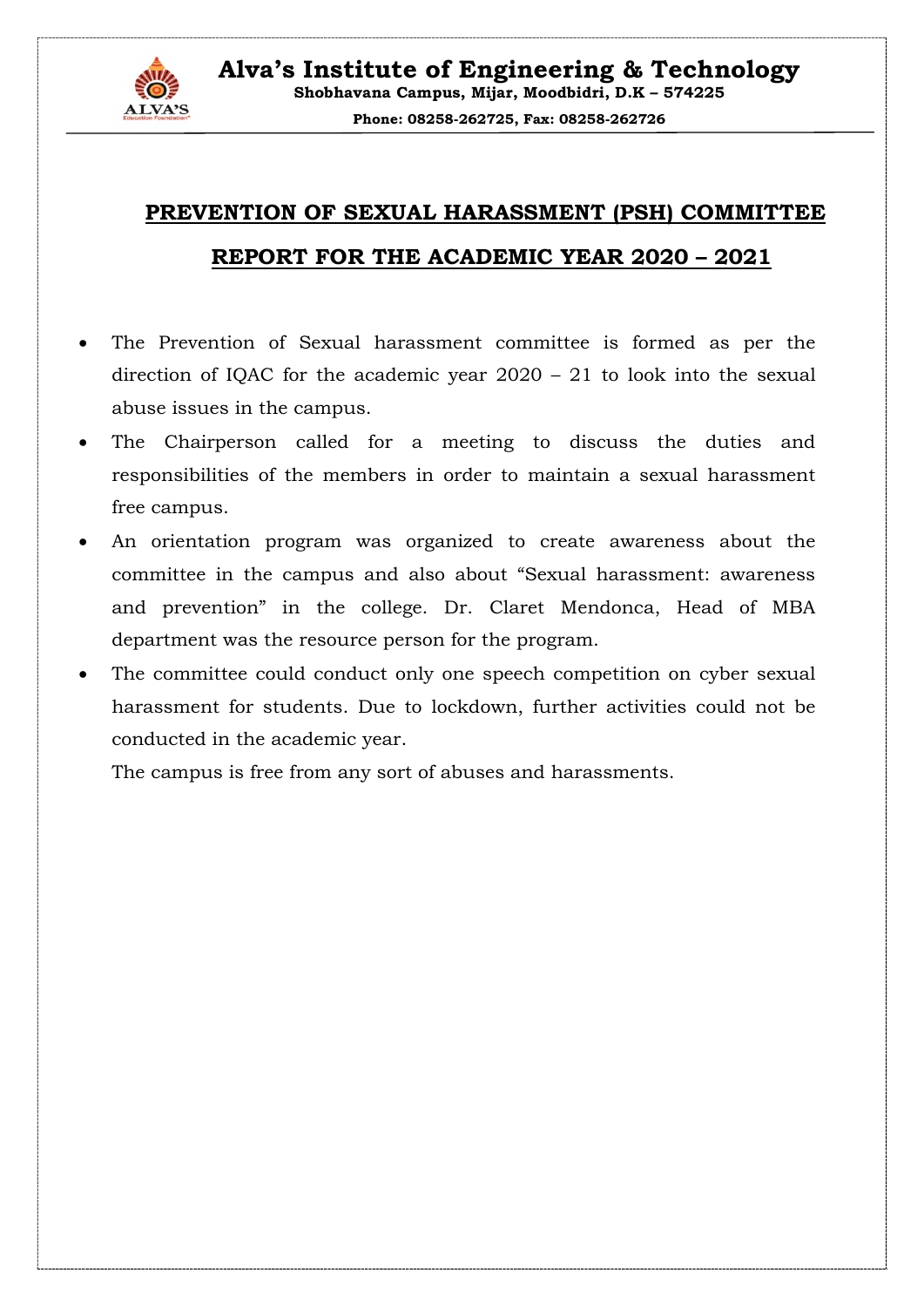Alva's Institute of Engineering & Technology



Shobhavana Campus, Mijar, Moodbidri, D.K – 574225

Phone: 08258-262725, Fax: 08258-262726

#### Report of Orientation Programme:

Date of Programme: 23.12.2020

Resource Person: Dr. Claret Mendonca, Head, Dept. of MBA, AIET, Mijar

An orientation programme on "Sexual Harassment – awareness and prevention" was organized for first year students by the Prevention of Sexual Harassment Committee on 23.012.2020 at 11.00 AM in MBA Seminar Hall, AIET, Mijar. Dr. Claret Mendonca, Head, Dept. of MBA was invited as resource person for the programme.

Programme started by invoking the blessings of God. Dr. Prameela Kolake, Chairperson of Prevention of Sexual Harassment Committee, in her preliminary speechgave information about the existence and role of Prevention of Sexual Harassment Committee in the college. She assured harassment free and safe campus to the first-year students.

Dr. Claret Mendonca, in her invited speech gave awareness to the students about the different possibilities and places where usually sexual harassment takes place and also gave some tips to the students on how to keep themselves safe from harassment. The programme was narrated by Mrs. Sakshi S Kamath, Member, PHS Committee and the



programme was concluded with the vote of thanks by Mrs. Vijetha T S, Convenor, PSH Committee.